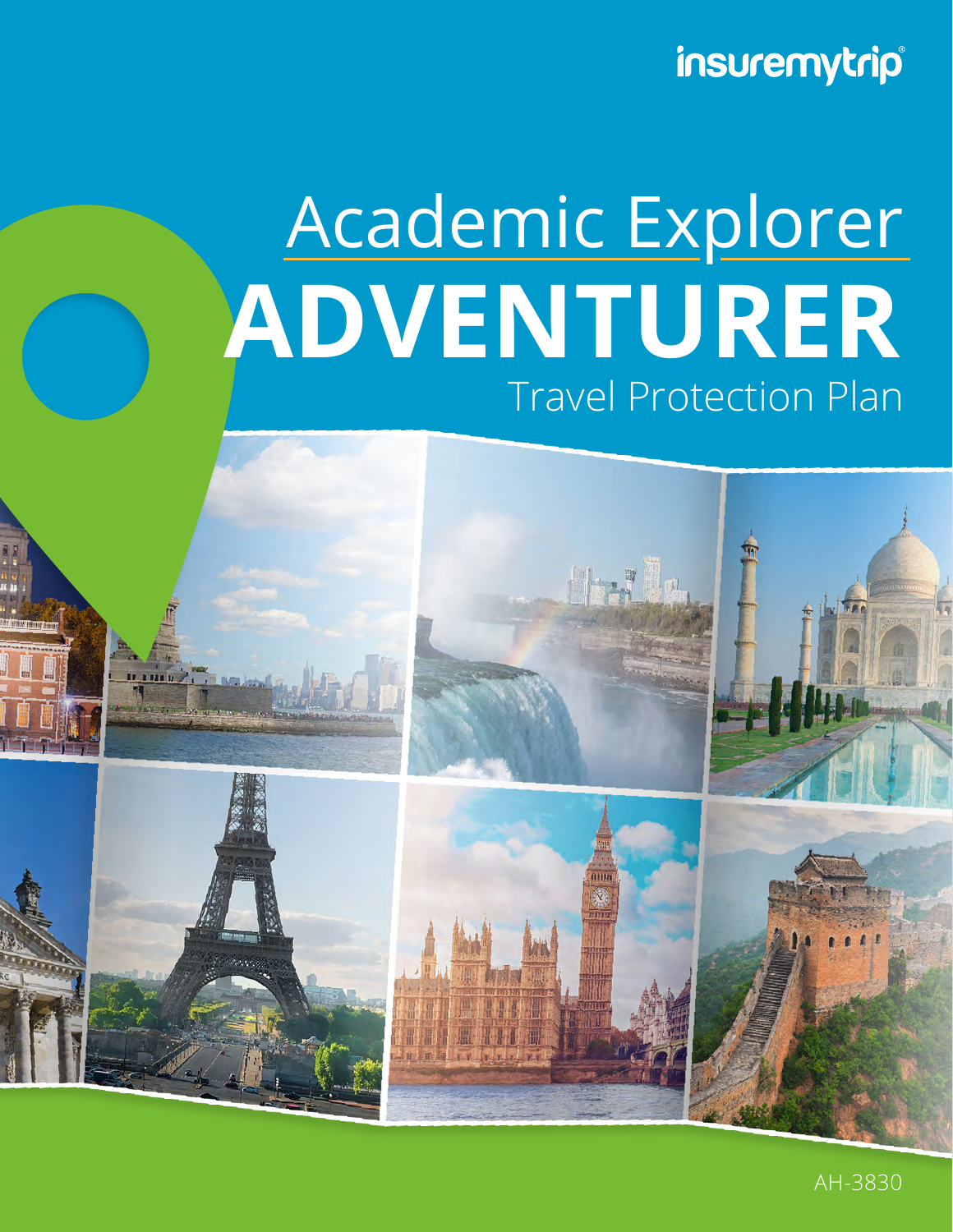## insuremytrip®

## Academic Explorer **ADVENTURER**

# PLAN OVERVIEW

#### **What is Academic Explorer Adventurer?**

A travel protection plan designed to protect the financial investment made by students, faculty staff, and chaperons traveling for domestic and study abroad trips which includes trip cancellation and interruption for unforeseen, covered perils.

#### **Who is eligible?**

The Academic Explorer Adventurer plan is available to U.S. citizens and foreign nationals residing in the U.S., up to 90 years old.

#### **What trips can be insured?**

The Academic Explorer Adventurer plan can accommodate trip lengths up to 365 days. In addition, business travel, like conferences, for faculty and educational tour organizations are permitted.

#### **How can the plan be purchased?**

InsureMyTrip provides a custom weblink for an organization to distribute to their travelers. This link enables the traveler to review and purchase coverage on a voluntary basis. The traveler receives a confirmation of plan purchase which includes a link to the plan document via email.

#### **Who is the underwriter?**

The travel insurance included with the plan is underwritten by United States Fire Insurance Company.

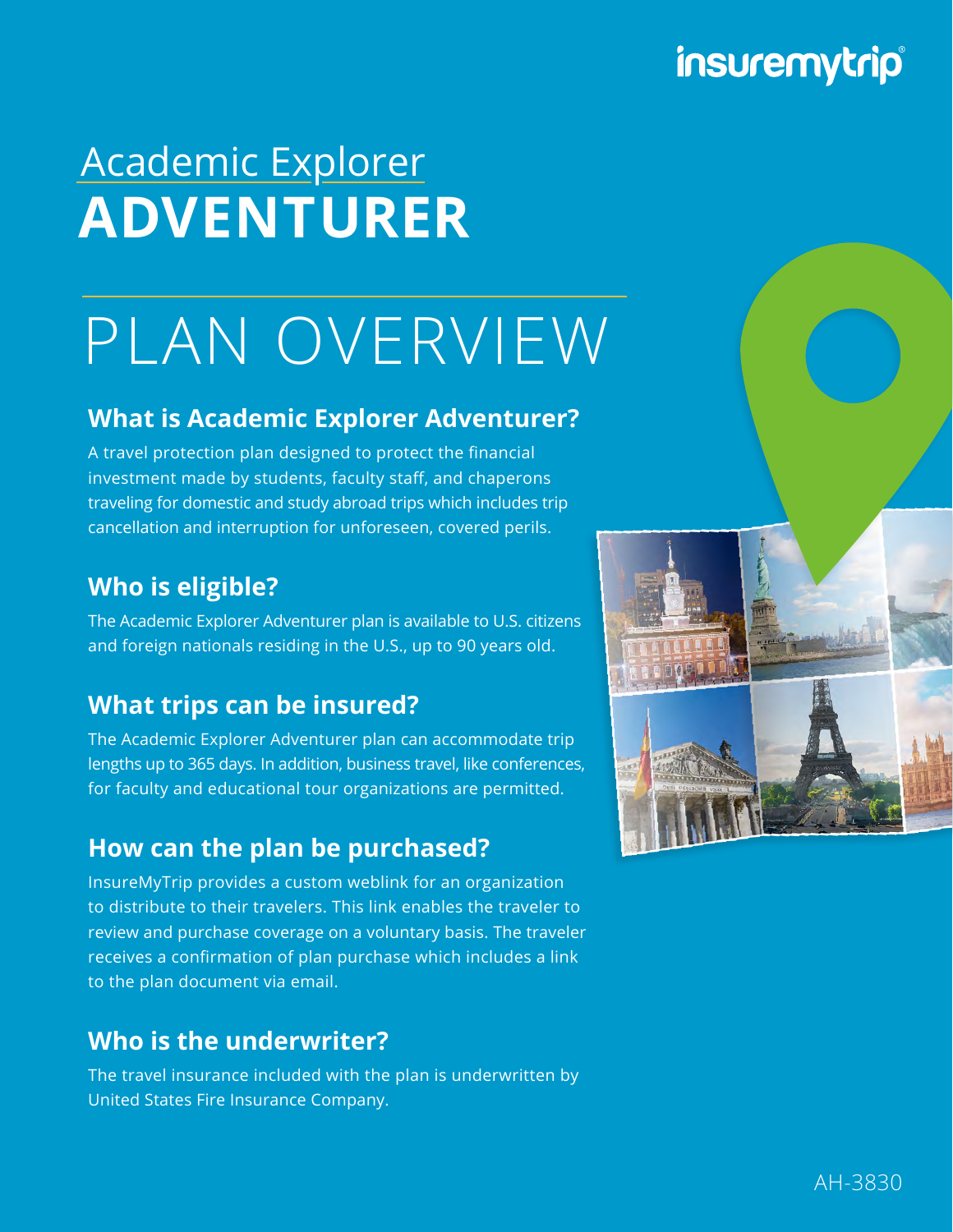### **insuremytrip**

## Academic Explorer **ADVENTURER**

# PLAN DETAILS

**This plan covers school-sponsored domestic and international travel for K-12 private and public, and higher education.**

| <b>Travel Arrangement Protection</b>        | <b>Maximum Benefit Amount</b>                |
|---------------------------------------------|----------------------------------------------|
| <b>Trip Cancellation</b>                    | up to 100% of Trip Cost                      |
| Optional Cancel for Any Reason*             | 75% of non-refundable insured Trip Cost      |
| Trip Interruption                           | up to 125% of Trip Cost                      |
| Optional Trip Interruption for Any Reason** | 75% of non-refundable insured Trip Cost      |
| Trip Delay - 6 Hours                        | up to \$500 (\$150 per day)                  |
|                                             |                                              |
| <b>Protection For Belongings</b>            | <b>Maximum Benefit Amount</b>                |
| Baggage & Personal Effects                  | \$1,000 subject to per item maximum of \$250 |
| <b>Special Limitations</b>                  | \$500 combined maximum for all items         |
| Baggage Delay - 12 Hours                    | up to \$200                                  |
|                                             |                                              |
| <b>Non-Insurance Assistance Services</b>    | <b>Included</b>                              |

\*Conditions for eligibility: Plan must be purchased within 15 days of the date the insured's initial trip payment is received, and cancellation must be no later than 2 days prior to the scheduled departure date of the trip.

\*\*Conditions for eligibility: Plan must be purchased within 15 days of the date the insured's initial trip payment is received, and interruption must be at least 48 hours after the actual scheduled departure date of the trip.

All coverage is in excess of any other collectible insurance or indemnity.